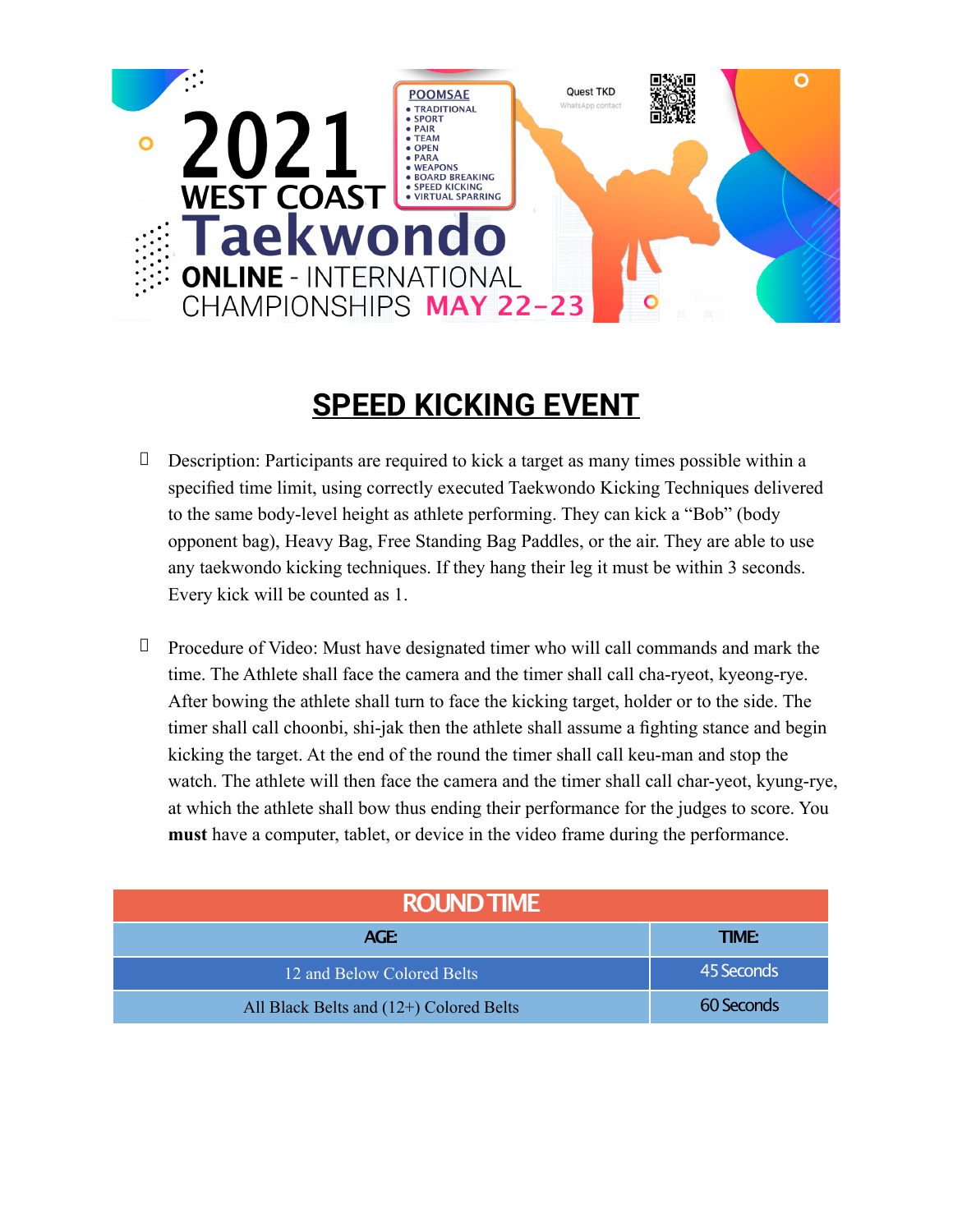## **SCORING:**

Judges will score legal kicks that are executed to same body and head level height as athlete. Three referees will count the number of athlete's kick and we will average score. Every kick will be counted as 1.

# **VIRTUAL SPARRING:**

• Description: Participants use controlled, correctly executed taekwondo hand and kicking techniques delivered to a heavy bag equipped with head and body level target of the same height as the athlete. You **must** have a "BOB" (body opponent bag), or Heavy Bag/ Free Standing Bag with tape marking head level.

#### **Divisions:**

Divisions shall be the same as outlined in the 2020 USATKD Kyorugi Rules. **Athletes shall report their weight.** To encourage competition, weight divisions may be combined at the discretion of the tournament directors.

#### ULTRA VIRTUAL SPARRING DIVISIONS (33+ year olds):

| <b>Classification</b> | <b>Male Divisions</b><br><b>Weight Category (kg)</b> | <b>Female Divisions</b><br><b>Weight Category (kg)</b> |
|-----------------------|------------------------------------------------------|--------------------------------------------------------|
| Fly                   | Not exceeding 58kg                                   | Not exceeding 49kg                                     |
| Light                 | Over 58kg & Not exceeding 68kg                       | Over 49kg & Not exceeding 57kg                         |
| Middle                | Over 68kg & Not exceeding 80kg                       | Over 57kg & Not exceeding 67kg                         |
| <b>Heavy</b>          | Over 80kg                                            | Over 67kg                                              |

#### SENIOR VIRTUAL SPARRING DIVISION (17-32):

| <b>Classification</b> | <b>Male Divisions</b><br><b>Weight Category (kg)</b> | <b>Female Divisions</b><br><b>Weight Category (kg)</b> |
|-----------------------|------------------------------------------------------|--------------------------------------------------------|
| <b>Fin</b>            | not exceeding 54kg                                   | Not exceeding 46kg                                     |
| <b>Fly</b>            | Over 54kg & Not exceeding 58kg                       | Over 46kg & Not exceeding 49kg                         |
| <b>Bantam</b>         | Over 58kg & Not exceeding 63kg                       | Over 49kg & Not exceeding 53kg                         |
| Feather               | Over 63kg & Not exceeding 68kg                       | Over 53kg & Not exceeding 57kg                         |
| Light                 | Over 68kg & Not exceeding 74kg                       | Over 57kg & Not exceeding 62kg                         |
| Welter                | Over 74kg & Not exceeding 80kg                       | Over 62kg & Not exceeding 67kg                         |
| Middle                | Over 80kg & Not exceeding 87kg                       | Over 67kg & Not exceeding 73kg                         |
| <b>Heavy</b>          | Over 87kg                                            | Over 73kg                                              |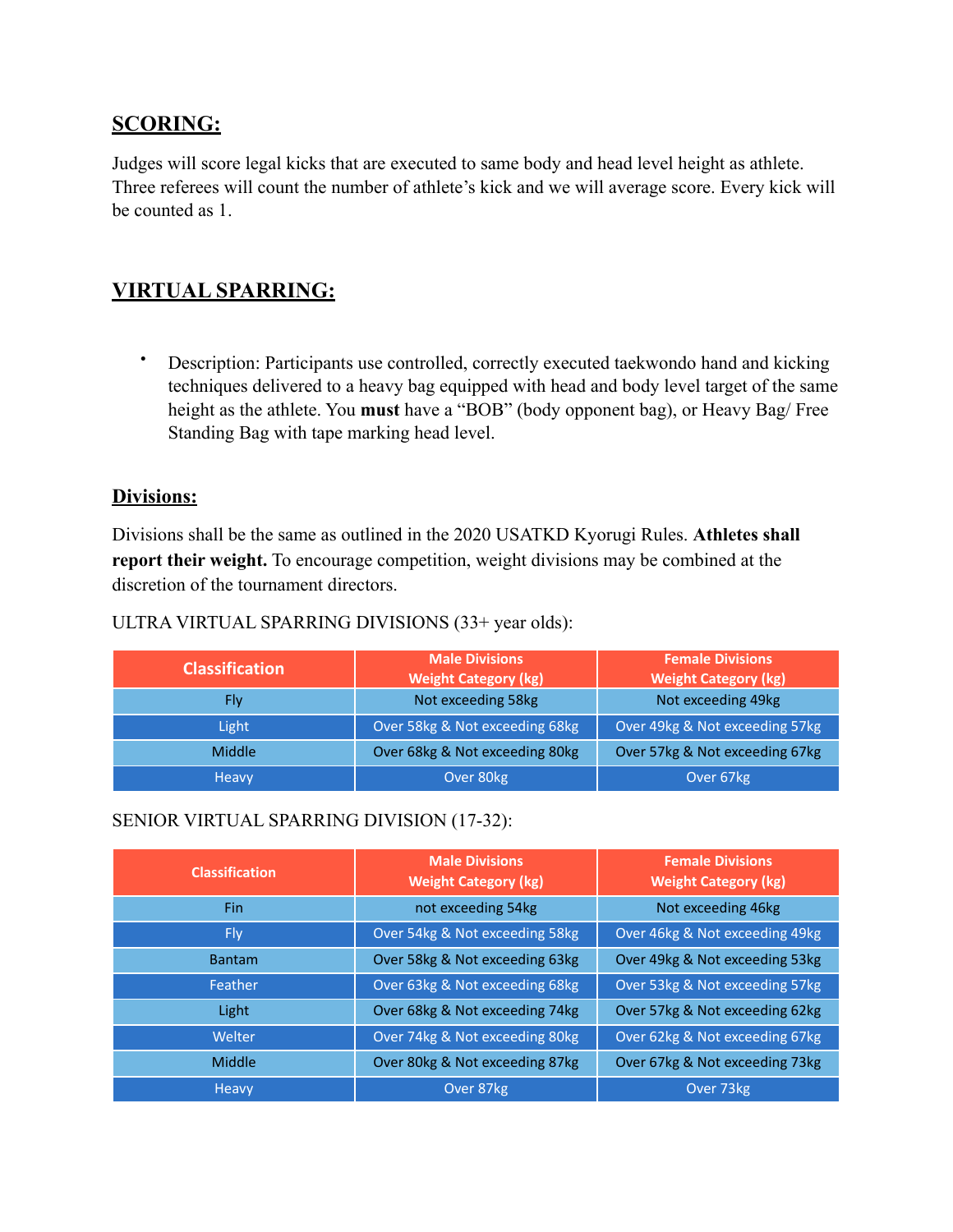# JUNIOR VIRTUAL SPARRING DIVISION (15-17):

| <b>Classification</b> | <b>Male Divisions</b><br><b>Weight Category (kg)</b> | <b>Female Divisions</b><br><b>Weight Category (kg)</b> |
|-----------------------|------------------------------------------------------|--------------------------------------------------------|
| <b>Fin</b>            | not exceeding 45kg                                   | Not exceeding 42kg                                     |
| <b>Fly</b>            | Over 45kg & Not exceeding 48kg                       | Over 42kg & Not exceeding 44kg                         |
| <b>Bantam</b>         | Over 48kg & Not exceeding 51kg                       | Over 44kg & Not exceeding 46kg                         |
| Feather               | Over 51kg & Not exceeding 55kg                       | Over 46kg & Not exceeding 49kg                         |
| Light                 | Over 55kg & Not exceeding 59kg                       | Over 49kg & Not exceeding 52kg                         |
| Welter                | Over 59kg & Not exceeding 63kg                       | Over 52kg & Not exceeding 55kg                         |
| Light Middle          | Over 63kg & Not exceeding 68kg                       | Over 55kg & Not exceeding 59kg                         |
| Middle                | Over 68kg & Not exceeding 73kg                       | Over 59kg & Not exceeding 63kg                         |
| <b>Light Heavy</b>    | Over 73kg & Not exceeding 78kg                       | Over 63kg & Not exceeding 68kg                         |
| <b>Heavy</b>          | Over 78kg                                            | Over 68kg                                              |

# CADET VIRTUAL SPARRING DIVISION (12-14)

| <b>Classification</b> | <b>Male Divisions</b><br>Weight Category (kg) | <b>Female Divisions</b><br>Weight Category (kg) |
|-----------------------|-----------------------------------------------|-------------------------------------------------|
| <b>Fin</b>            | not exceeding 33kg                            | Not exceeding 29kg                              |
| <b>Fly</b>            | Over 33kg & Not exceeding 37kg                | Over 29kg & Not exceeding 33kg                  |
| <b>Bantam</b>         | Over 37kg & Not exceeding 41kg                | Over 33kg & Not exceeding 37kg                  |
| Feather               | Over 41 & Not exceeding 45kg                  | Over 37kg & Not exceeding 41kg                  |
| Light                 | Over 45kg & Not exceeding 49kg                | Over 41kg & Not exceeding 47kg                  |
| Welter                | Over 49kg & Not exceeding 53kg                | Over 44kg & Not exceeding 47kg                  |
| Light Middle          | Over 53kg & Not exceeding 57kg                | Over 47kg & Not exceeding 51kg                  |
| <b>Middle</b>         | Over 57kg & Not exceeding 61kg                | Over 51kg & Not exceeding 55kg                  |
| <b>Light Heavy</b>    | Over 61kg & Not exceeding 65kg                | Over 55kg & Not exceeding 59kg                  |
| Heavy                 | Over 65kg                                     | Over 59kg                                       |

### YOUTH VIRTUAL SPARRING DIVISION (10-11):

| <b>Classification</b> | <b>Male Divisions</b><br>Weight Category (kg) | <b>Female Divisions</b><br>Weight Category (kg) |
|-----------------------|-----------------------------------------------|-------------------------------------------------|
| <b>Fin</b>            | not exceeding 30kg                            | Not exceeding 30kg                              |
| Light                 | Over 30kg & Not exceeding 35kg                | Over 30kg & Not exceeding 35kg                  |
| Middle                | Over 35kg & Not exceeding 40kg                | Over 35kg & Not exceeding 40kg                  |
| <b>Heavy</b>          | Over 40kg                                     | Over 40kg                                       |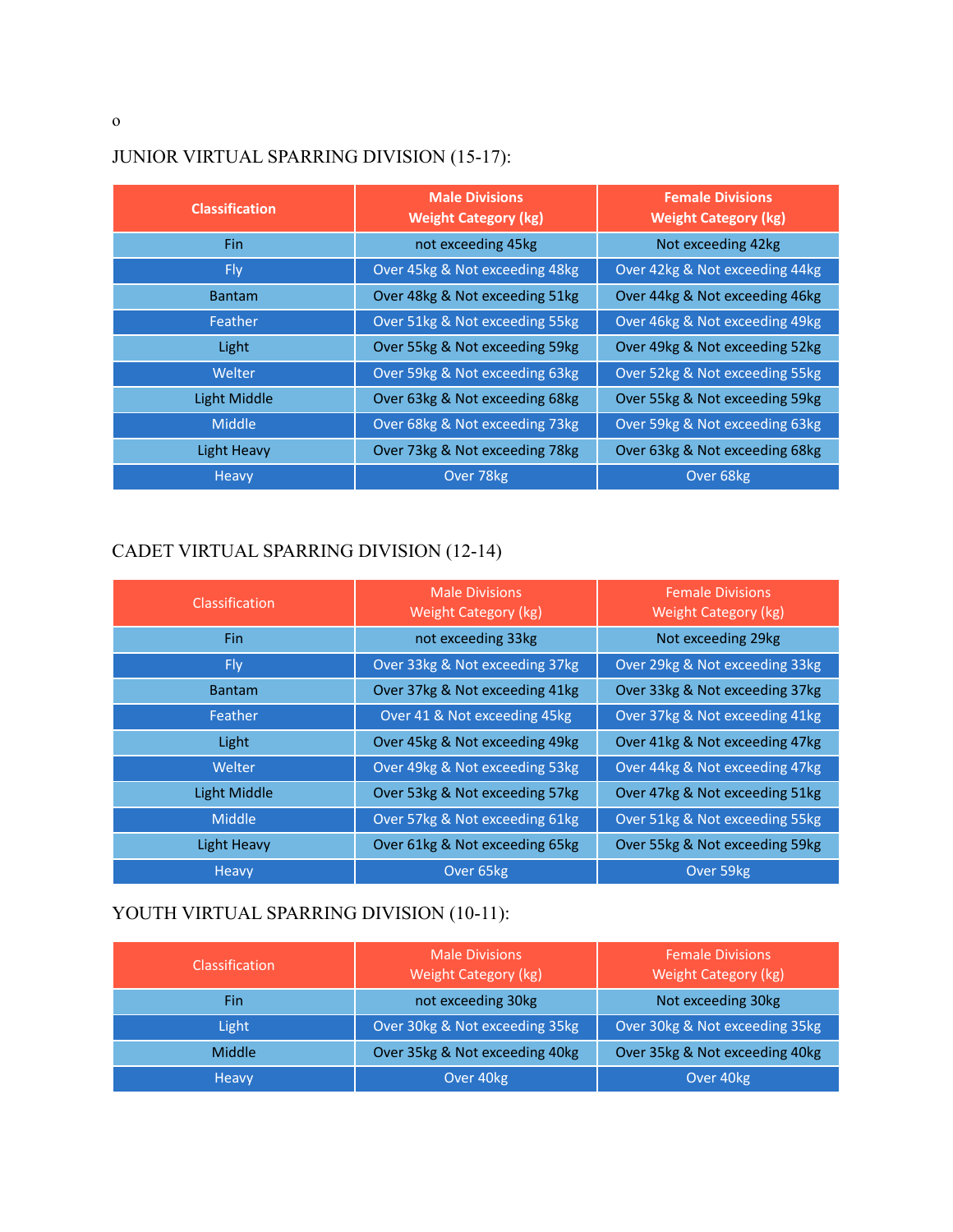## TIGER VIRTUAL SPARRING DIVISION (8-9):

| <b>Classification</b> | Male Divisions<br><b>Weight Category (kg)</b> | <b>Female Divisions</b><br>Weight Category (kg) |
|-----------------------|-----------------------------------------------|-------------------------------------------------|
| Fin                   | not exceeding 21kg                            | Not exceeding 21kg                              |
| Light                 | Over 21kg & Not exceeding 25kg                | Over 21kg & Not exceeding 25kg                  |
| Middle                | Over 25kg & Not exceeding 30kg                | Over 25kg & Not exceeding 30kg                  |
| <b>Heavy</b>          | Over 30kg                                     | Over 30kg                                       |

## DRAGON VIRTUAL SPARRING DIVISION (6-7):

| <b>Classification</b> | <b>Male Divisions</b><br>Weight Category (kg) | <b>Female Divisions</b><br>Weight Category (kg) |
|-----------------------|-----------------------------------------------|-------------------------------------------------|
| Fin                   | not exceeding 19kg                            | Not exceeding 19kg                              |
| Light                 | Over 19kg & Not exceeding 23kg                | Over 19kg & Not exceeding 23kg                  |
| Middle                | Over 23kg & Not exceeding 27kg                | Over 23kg & Not exceeding 27kg                  |
| <b>Heavy</b>          | Over 27kg                                     | Over 27kg                                       |

## **Competition Equipment:**

The athlete must wear the following mandatory equipment:

- Dobok
- Belt
- Hogu
- Helmet (hogu and helmet colors must match/white headguard)
- Instep protectors
- Gloves for Black belts 12 years and older

## **Procedure of the Contest:**

Must have designated timer who will call commands and mark the time. The Athlete shall face the camera and the timer shall call cha-ryeot, kyeong-rye. After bowing the athlete shall turn to face the kicking target ("BOB", Heavy Bag/ Free Standing Bag). The athlete shall face the camera with helmet in the left hand. The athlete shall put on the helmet and turn to face the target. The timer shall call choonbi, shi-jak, upon which the athlete shall assume a fighting stance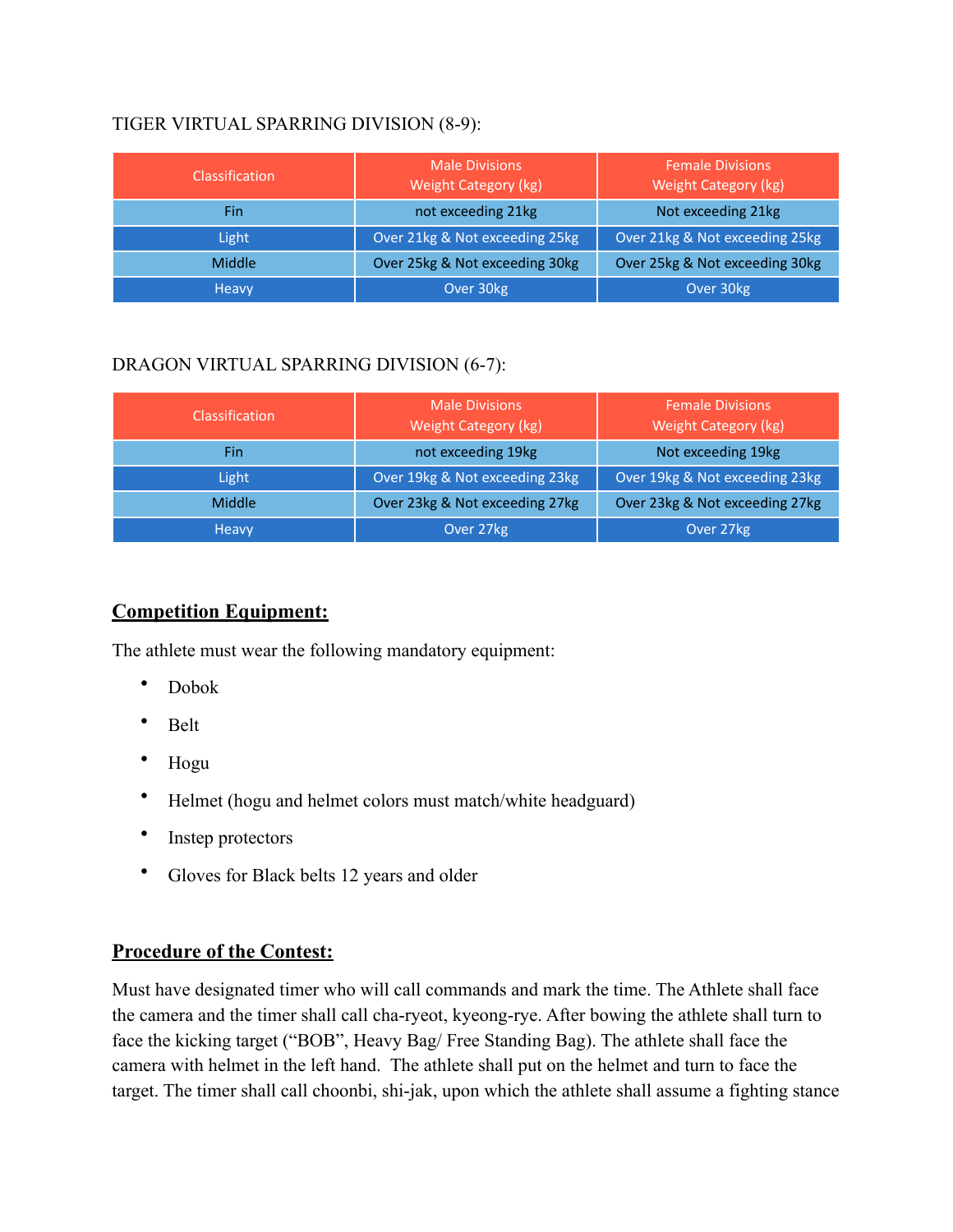and begin sparring the heavy bag. On the shijak call, the timer shall also start their stopwatch to ensure the athlete follows the time constraints as described above. At the end of the first round, the timer shall call keu-man (time's up), reset their stopwatch, and begin timing the rest period. The athlete may remove their helmet during the rest period and have access to a towel and water as one would have ringside. The athlete may not receive medical attention during the rest period, except treatments that are prescribed by a doctor (such as an inhaler). At the end of the rest period, the timer shall call Chung (blue: if the athlete is using the blue hogu and helmet) or Hong (red: if the athlete is using the red hogu and helmet). At this call, the athlete will put their helmet back on and face the heavy bag. The timer shall call choonbi, shijak, upon which the athlete assumes a fighting stance and resumes sparring the heavy bag. On the athlete call, the timer shall reset their stopwatch from the rest timer. On the shi-jak call, the timer shall begin timing the second round. At the end of the second round, the timer shall call keu-man. The athlete shall face the camera and remove their helmet. The timer shall call cha-ryeot, kyung-rye, at which the athlete shall bow, thus ending their performance for the judges to score. The "BOB" (body opponent bag) should have the opposite color hogu and helmet the athlete is wearing. They Athlete may also use a white helmet if no red/ blue one is available. Only the Heavy Bag/ Free Standing Bag must be marked with tape to show the height level of athlete. You **must** have a computer, tablet, or device in the video frame during the performance.

| <b>ROUND TIME</b>                       |                                         |  |
|-----------------------------------------|-----------------------------------------|--|
| AGE:                                    | <b>ROUNDS X TIME</b>                    |  |
| 12 and below colored belts              | 2 Rounds x 45 Seconds (20 Seconds Rest) |  |
| All black belts and $12+$ colored belts | 2 Rounds x 60 Seconds (20 Seconds Rest) |  |

## **SCORING:**

Athletes shall be awarded points according to the number of techniques, difficulty of techniques, skill in combining movements and techniques, focus, and showmanship. Points are awarded on technical merit and presentation. Penalties shall reflect current sparring guidelines as detailed in the 2020 USATKD rules. The total score shall be given on a 10-point scale from 0.0 to 10.0 and athletes ranked based on their total score.

Judging will be based on two criteria:

(40%) Technical: Number of attacks to legal scoring areas of the heavy bag

(60%) Presentation: Difficulty and variety of technique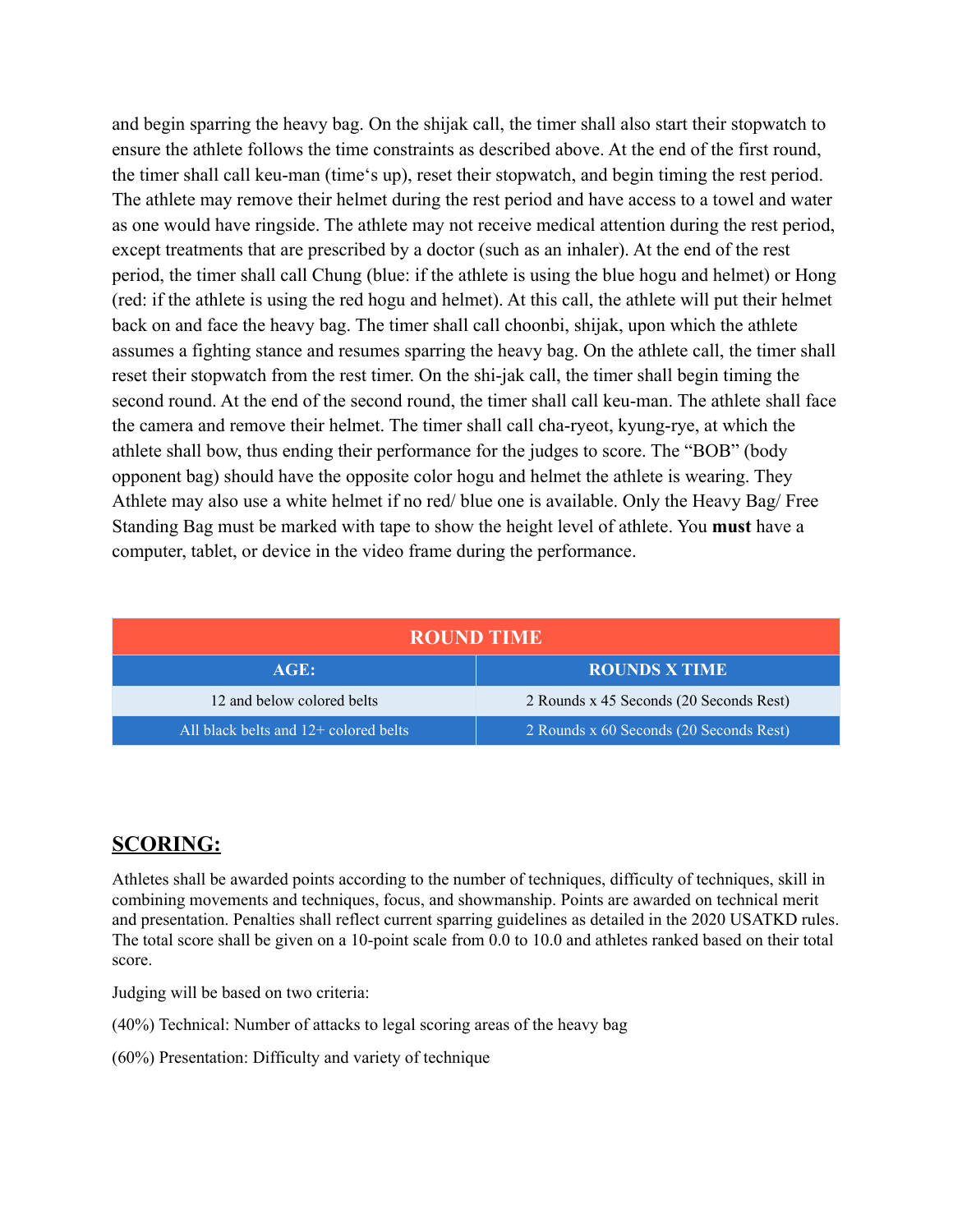#### **TECHNICAL:**

#### **Heavy Bag/ "BOB" (body opponent bag)/ Free Standing Bag**:

The athlete must demonstrate techniques against a heavy bag or standing mannequin (e.g. Century's "Bob"). The bag or mannequin must be equipped with a hogu of the opposite color to the hogu which the athlete wears, and must be placed at the same height as the standing athlete's hogu. A helmet of the opposite color to the helmet which the athlete wears must be safely attached to the mannequin or bag at the same height as the standing athlete's helmet. They Athlete/ Century's "Bob" may also use a white helmet if no red/ blue one is available. If tape is used on a heavy bag, it must clearly mark the bottom and top of the head-level target. The permitted techniques, permitted areas, and scoring areas shall be the same as 2020 USATKD Kyorugi rules. The heavy bag must be free standing or hanging without human assistance (i.e. a coach cannot hold up, or otherwise support the bag). If using a mannequin or freestanding heavy bag, the base should be sufficiently weighted to remain stable throughout the performance. If the athlete knocks the heavy bag down, out of the video frame, knocks the helmet off or to an incorrect position, or knocks the hogu off or to an incorrect position, then the athlete, coach, or assistant may adjust the heavy bag to its proper upright position and correct wearing of the hogu and helmet. The athlete must refrain from attacking the heavy bag while it or its hogu or helmet are not in the correct positions as described above. The time to reset the heavy bag counts against the time for the given round (i.e. the timer does not stop the clock while the while the bag is being reset).

#### **Points per Valid Attack:**

One (1) point for a valid punch to the trunk protector Two (2) points for a valid kick to the trunk protector Three (3) points for a valid kick to the head Four (4) points for a valid turning kick to the trunk protector Five (5) points for a valid turning kick to the head

The technical score shall be tallied by a consensus of a majority of voting judges for each valid attack. Attacks that cannot be clearly seen in the video will not be scored. The maximum number of points by attacking shall be capped according to the table below. Techniques delivered after the cap is reached shall be scored for presentation only. Divide the total scored points by the divisor shown in the table below for the final technical score.

| <b>TECHNICAL SCORING</b>                |                   |                |
|-----------------------------------------|-------------------|----------------|
| <b>AGE/ RANK GROUP:</b>                 | <b>POINT CAP:</b> | <b>DIVISOR</b> |
| 12 and below colored belts              | 120               | 30             |
| All black belts and $12+$ colored belts | 160               |                |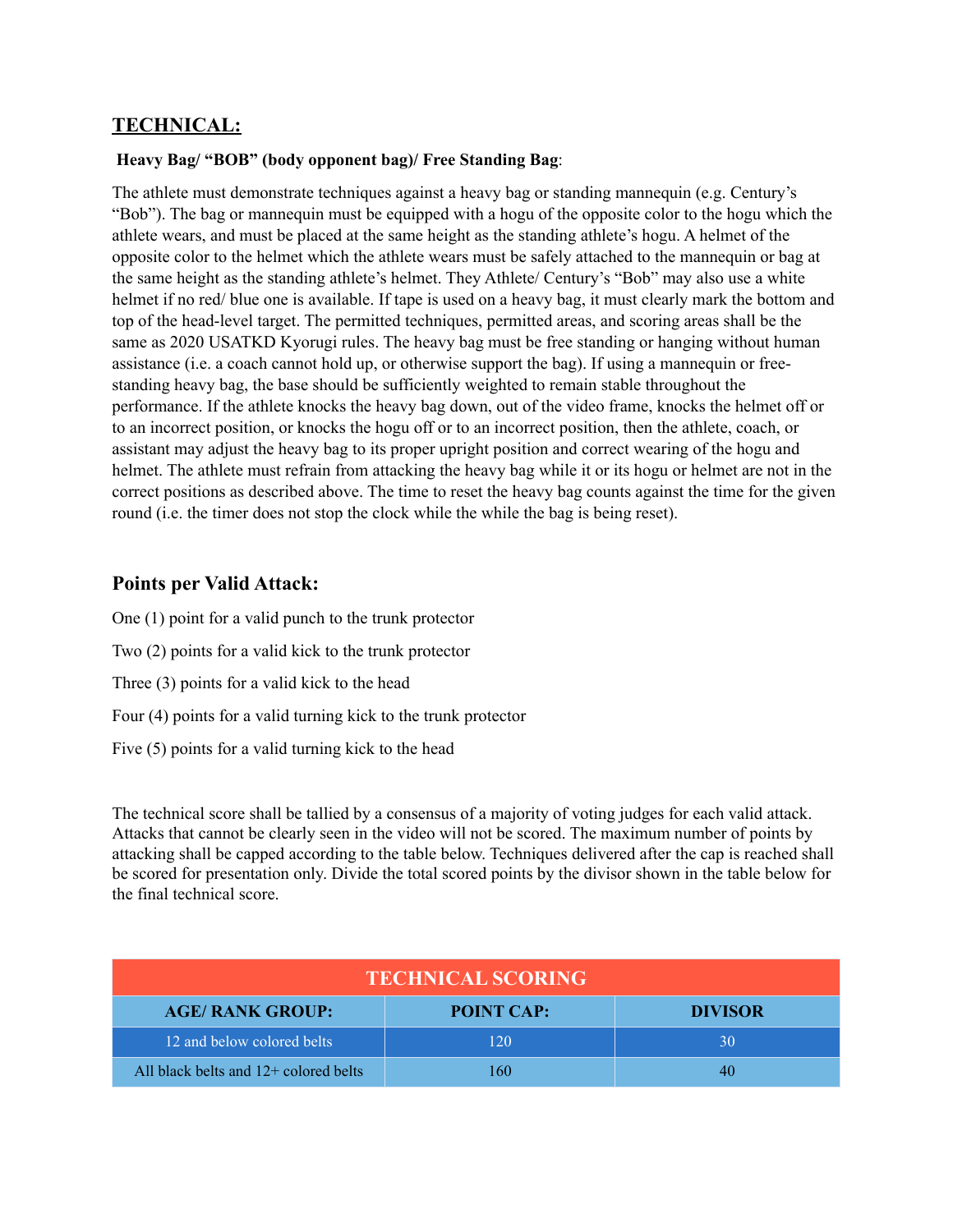#### **Example 1: (12 and below colored belts)**

24 kicks to the body  $=$  48 pts 5 kicks to the head = 15 pts 10 turning kicks to the body  $=$  40 pts  $7$  punches  $= 7$  pts Total points: 110 pts Technical score: 3.67 (110/ 30)

#### **Example 2: (All black belts and 12+ colored belts)**

5 kicks to the body  $= 10$  pts 15 kicks to the head  $=$  45 pts 10 turning kicks to the body = 40 pts 5 turning kicks to the head = 25 pts 11 punches  $= 11$  pts Total points: 141 pts Technical score: 3.53 (141/40)

#### **PRESENTATION**:

Judges Criteria based on the following:

- 1. Difficulty and Skill
- 2. Creativity Sparring
- 3. Competition Spirit

The presentation score shall be the average of the scores of the judges, rounded to two decimals. If the court has 3 judges, all presentation scores shall be counted. If the court has 5 or 7 judges, the highest and lowest presentation score shall be dropped.

#### **Difficulty and Skill:**

Scale: 0.5 = Minimal difficulty/skill level, 2.0 = Most difficult/skill level

A skill represents a specific knowledge, and an individual's level of proficiency in a skill demonstrates an understanding and execution based on their mastery of that knowledge. Difficulty is individually assessed by each judge on a scale of 0.0 to 2.0, based on the judge's consideration of the difficulty of the overall performance. The guidelines for assessing difficulty in order of superiority are as follows: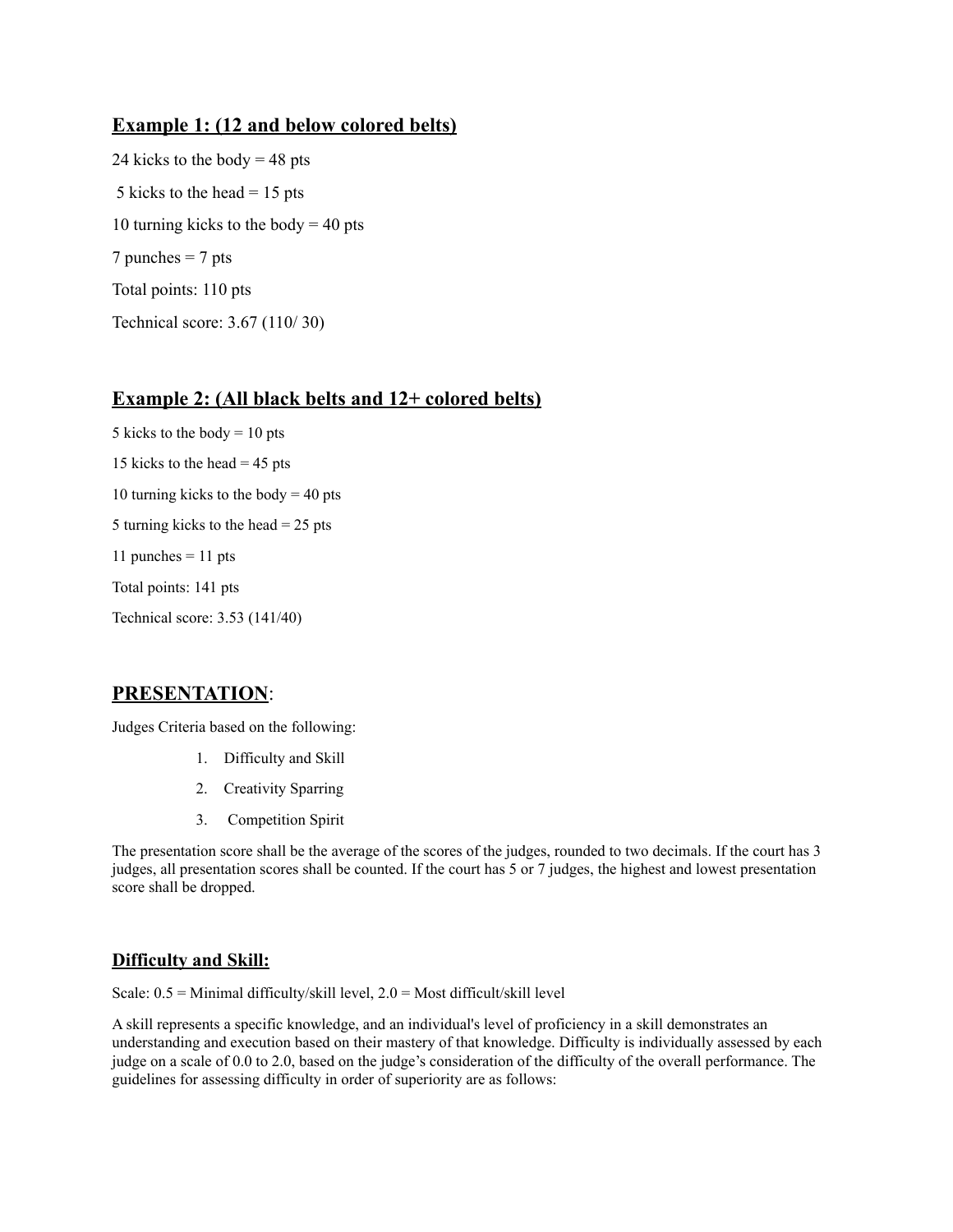- 1. Difficulty of kicking techniques will be assessed on the following order of superiority:
	- a. Standing kick technique
	- b. Kicking technique with turning motion
	- c. Jumping kick
	- d. Jumping kick with turning motion
- 2. Height of the target (body, head)
- 3. Consistency in execution
- 4. Control and Power
- 5. Balance

## **Creativity:**

Scale:  $0.5$  = Minimal creativity,  $2.0$  = Most creative

Skill is assessed by each judge on a scale of 0.5 to 2.0, based on the judge's evaluation of the choice and combinations of technical skill in the competitors performance.

The guidelines for assessing skill are as follows:

- 1. Variety of footwork and techniques
- 2. Combinations of footwork and techniques
- 3. Variety of combinations (avoid repetitiveness)
- 4. Variety of targets, unpredictability

#### **Sparring Competition Spirit:**

Scale:  $0.5$  = Movements not found in sparring,  $2.0$  = Movements useful in sparring

Sparring competition spirit is assessed by each judge on a scale of 0.5 to 2.0, based on the judge's evaluation of the similarity of technique and footwork selection to an actual sparring competition.

The guidelines for assessing sparring competition spirit are as follows:

- 1. Flow of techniques during competition, intention of movements
- 2. Evasive footwork
- 3. Footwork to gain the positional advantage or create different openings
- 4. Cut kicks, cancels, and other combination setups